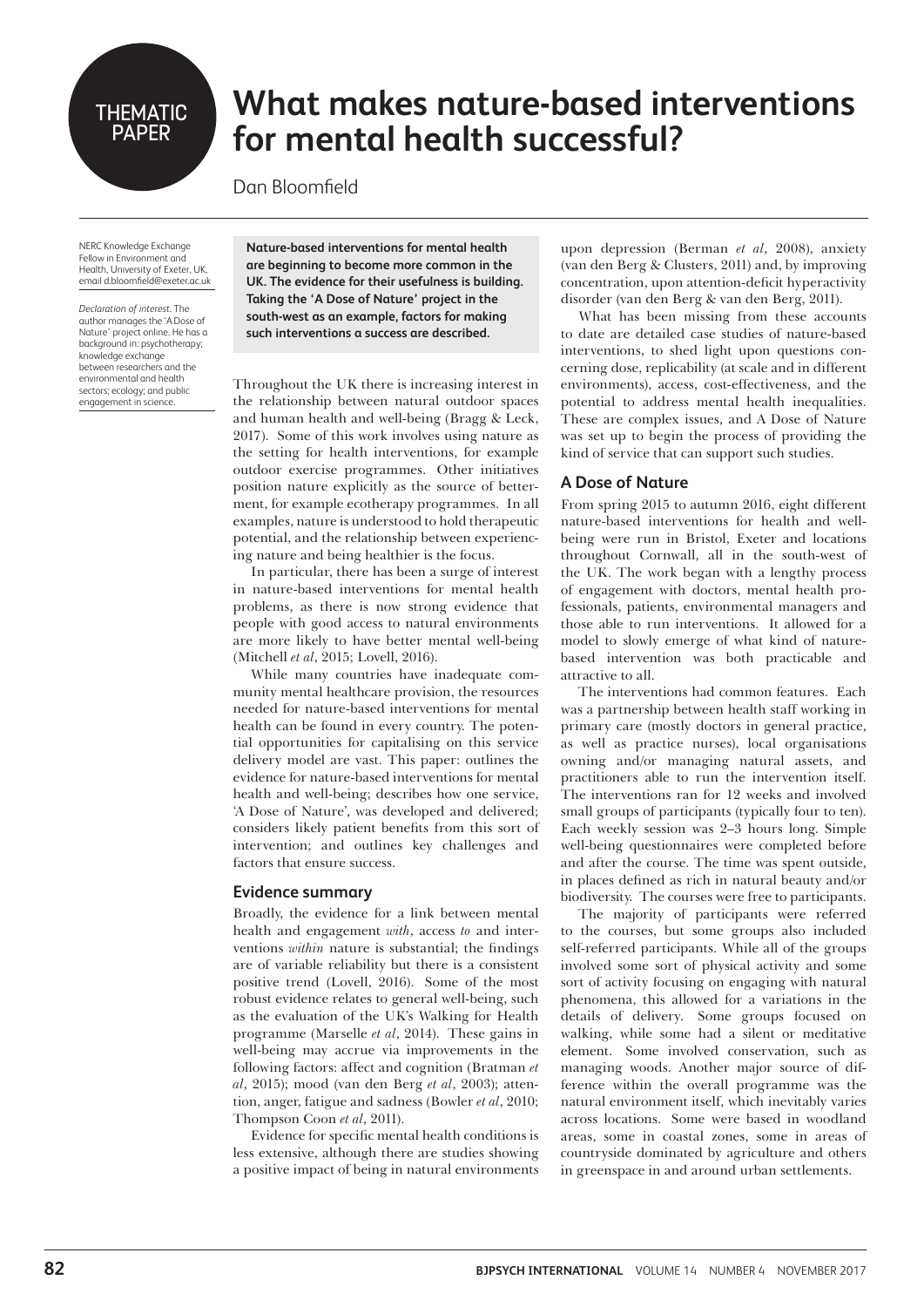At the beginning of the programme the general objective, following the logic of knowledge exchange work, was to increase interest in the topic in all relevant groups, and to build capacity in the system to support further work and identify subsequent research questions. As a result, at first, no specific mental health diagnosis was the focus of the work; doctors were able to make a referral simply because they felt that such an activity would be good for that individual. At this stage, it was not yet the intention to replace existing clinical care options (e.g. the prescription of antidepressants or a referral to community mental health services), but only to increase choice, for both patients and referrers. As the project developed, the referral process tightened to focus on patients with a diagnosis of mild to moderate depression and/or anxiety. In the final patient cohorts, all referrals were based on a diagnosis of depression, from mild to severe (i.e. referrals from both primary care and clinical psychiatrists within secondary care).

#### **Benefits**

The impacts on patient-participants involved in A Dose of Nature have been numerous. These include mental health gains as well as social and financial benefits. The project has seen 64 patient referrals, from which have resulted:

- 48 patients completing a programme of 10–12 weeks
- an average cost per patient of £317.33
- an average increase of 69% in self-reported well-being (using the Warwick and Edinburgh Mental Well-Being Scale)
- two new self-organised support groups
- at least four patients signing up for further training and/or volunteering activities
- at least two patients reducing, or expecting to reduce, prescribed medicines.

We have measured considerable improvements in mental well-being. Patients have described improvements in mood and reductions in anxiety. Typical statements from service users were as follows:

It's been a fantastic experience for me and I do hope in the future that instead of being a pilot scheme this will go on to become a more permanent thing. (Patient, Stennack Health Centre)

I suffer with mental health issues and it has helped me enormously; it's kind of like a breath of fresh air in a way. You see things differently and you forget your worries for the day, which is good. Talking to others who have gone through similar experiences such as myself has also helped me very much with my mental health. All round it's been a definite benefit. (Patient, Bodriggy Surgery)

Participants have also reported improvements in their social skills: greater confidence in social settings; improved sense of individual worth and of agency; learning new skills and knowledge; and the formation of new friendships. Clearly, the social dimension of a nature-based intervention group is important in terms of group dynamics and thus in terms of effect upon outcomes. A question for the future is to what extent the social, as opposed to the natural environmental, dimension can be teased out and examined in terms of intervention efficacy. In the meantime, however, it should be noted that with this kind of intervention, a 'social prescription', benefits can deepen over time; for example, a number of self-organised groups have continued to meet after the 12-week 'official' intervention ended.

Referrers have also responded positively to the pilots; all 12 of the referrers into the scheme stated that they saw benefits to their patients and wished to continue to be able to send people to the service, or a similar extension.

Case studies have shown that participating in a nature-based intervention can result in personal financial gains, both from avoiding costs (e.g. for prescriptions) and from entering the employment market (Vardakoulias, 2013). The experience of A Dose of Nature seems to bear this out, as participants have gained new skills, taken up voluntary positions and expressed confidence in being able to reduce their medication in due course.

As well as individual patient benefits, it is worth considering the larger potential impact on health economics. The cost of mental health problems in the UK is estimated at £70–£100 billion per annum, or 4.5% of gross domestic product (Bowler *et al*, 2010). Although the analysis for A Dose of Nature has not been carried out, Mind's 'Ecominds' programme – a more extensive programme of similar and varied nature-based interventions – resulted in an average saving per participant of £7082, via reduced costs to the National Health Service, benefits reductions and increased tax contributions (Vardakoulias, 2013).

# **Key factors in developing successful nature-based interventions**

The experience of developing and delivering A Dose of Nature has identified a number of key factors affecting success.

#### **Engagement**

Unless all key groups are brought together to discuss the intervention at an early stage, then the work will likely fail. All participants – patients, doctors, those running the groups and those owning and managing the land that is being used for this purpose – must have confidence in the programme and in each other. This takes time. It requires a coordinator who is able to speak (at least) two different 'languages': the language of healthcare and practice; and the language of nature and environmental engagement.

#### **Flexibility**

The issue of language is important because as the project develops it is necessary to jointly co-design, co-own and co-deliver the intervention. Health professionals are liable to see the work largely or wholly in terms of health benefit to patients and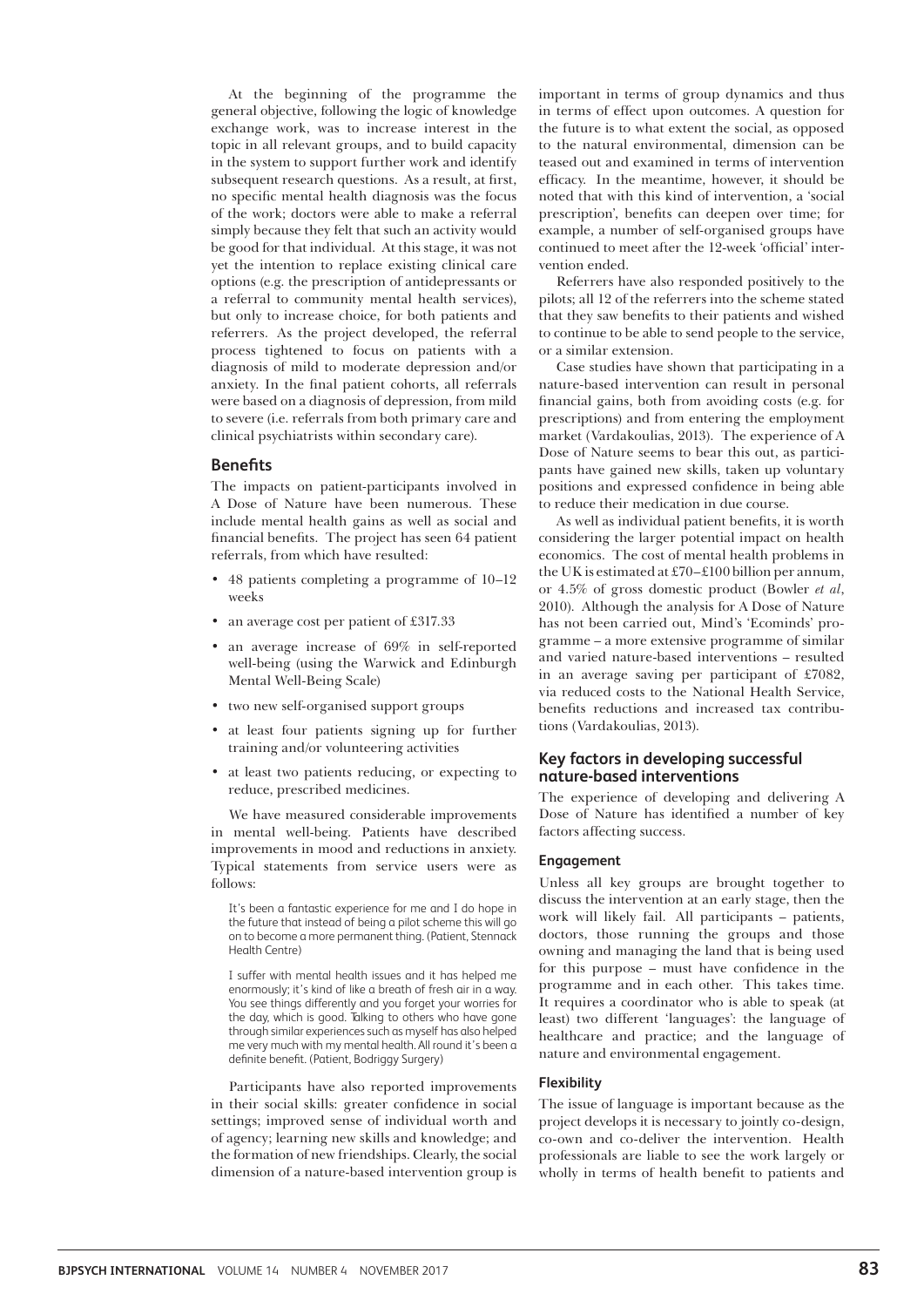reduced health costs. There is an inherent risk of devaluing the work if this happens. Similarly, conservation or environmental management partners might see the work only in terms of potential ecological gain, or even as a way of boosting their income. Again, this can derail the project. It is important to identify mutual benefits, questions that both sides of the equation are interested in answering, and practical solutions that meet everyone's needs (e.g. timings, activities, dates, bad-weather options and transportation).

#### **Managing the introduction**

How does one best take a patient from a clinical setting to a non-clinical, social one? How does one minimise the rate at which patients fail to engage, or fail to complete the course? The initial referral, the introduction to the idea, is vital. Designing a nature-based intervention requires a lot of thought about the words and images used in printed material, whether the intervention organiser will contact the patient directly or not, and whether a third-party referral coordinator will be used. The aim should be to put the patient-participant at the heart of this process, so that it is clear from the start that the work is focused on meeting their needs.

At the same time, there is a risk that patients expecting traditional medical treatment might feel they are being offered something that is a cheaper, second-best alternative; the referral process needs to emphasise that a nature-based intervention – or any form of social prescription – is a high-quality option, run by professionals with adequate training and oversight, but that it is additional to, not instead of, clinical care. A social prescription is not a clinical intervention.

## **Practitioner skills**

People leading nature-on-referral schemes need: to be able to explain, describe or otherwise animate nature so that it is made relevant and engaging to participants; to be able to manage simple group dynamics; and to pass a set of locally determined criteria (typically including insurance, driving skills, criminal background checks and first-aid certification).

The interventions are run by local groups rooted in the community, delivering non-clinical work. Advanced psychological or nursing backgrounds are not necessary: practitioners come from a variety of backgrounds – clinical but also psychotherapy, education or community engagement.

#### **Timings**

For some of the A Dose of Nature interventions, participants had to wait until a sufficient number had been referred to form a group, and this could mean waiting times of up to 6 weeks. Other groups used a rolling model, with participants able to join and leave at different times. The choice of format was up to the practitioners, the referrer and the patients, but it can be noted that season and weather were largely irrelevant factors. In fact, some patients reported the greatest positive impact against feelings of depression as occurring during poor weather as the winter season became more advanced.

### **Applicability**

As has already been said, the key ingredients for nature-based interventions are common: a health system that is struggling under the burden of mental ill-health; a local natural environment of some description (nature-based interventions can occur in urban parks, farms, gardens or any common green space, as well as in relatively 'wild' spaces set aside for nature); and a community willing to work together to try new ideas and help each other. There is no evidence that a nature-onreferral intervention such as the one described in this paper has any greater or lesser impact whether it is developed in an urban or in a rural setting. With depression being a global pandemic, and with some form of 'green' or natural space being accessible even in the world's biggest cities, at the very least the potential of such an approach is worth exploring internationally.

#### **Next steps**

The work done in A Dose of Nature is being carried forwards in two different but related ways. First, it will help inform an ongoing realist review (Husk *et al*, 2016). This is a type of systematic review that will look at the different ways in which referrals occur within social prescribing initiatives, and at what works, for whom and in what circumstances. As nature-based interventions develop, this is an important area to address for the whole process to be successful.

Second, the author is currently working with Cornwall Council, alongside the local Health and Well-Being Board, the Local Nature Partnership and the Local Economic Partnership, to deliver a project (funded by the Natural Environment Research Council) that seeks to expand and standardise the referral of patients to nature-based interventions, and make them available across the entire county. More information can be found at http://www.adoseofnature.net.

#### **References**

Berman, M. G., Jonides, J. & Kaplan, S. (2008) The cognitive benefits of interacting with nature. *Psychological Science*, 19, 1207–1212.

Bowler, D. E., Buyung-Ali, L. M., Knight, T. M., *et al* (2010) A systematic review of evidence for the added benefits to health of exposure to natural environments. *BMC Public Health*, 10, 456.

Bragg, R. & Leck, C. (2017) *Good Practice in Social Prescribing for Mental Health: The Role of Nature-Based Interventions*. Natural England Commissioned Reports, Number 228. Available at http://publications.naturalengland.org.uk/ publication/5134438692814848 (last accessed September 2017).

Bratman, G., Daily, G., Levy, B., *et al* (2015) The benefits of nature experience: improved affect and cognition. *Landscape and Urban Planning*, 138, 41–50.

Husk, K., Blockley, B., Lovell, R., *et al* (2016) What approaches to social prescribing work, for whom, and in what circumstances? A protocol for a realist review. PROSPERO 2016:CRD42016039491. Available at http://www.crd.york.ac.uk/PROSPERO/display\_record. asp?ID=CRD42016039491 (last accessed September 2017).